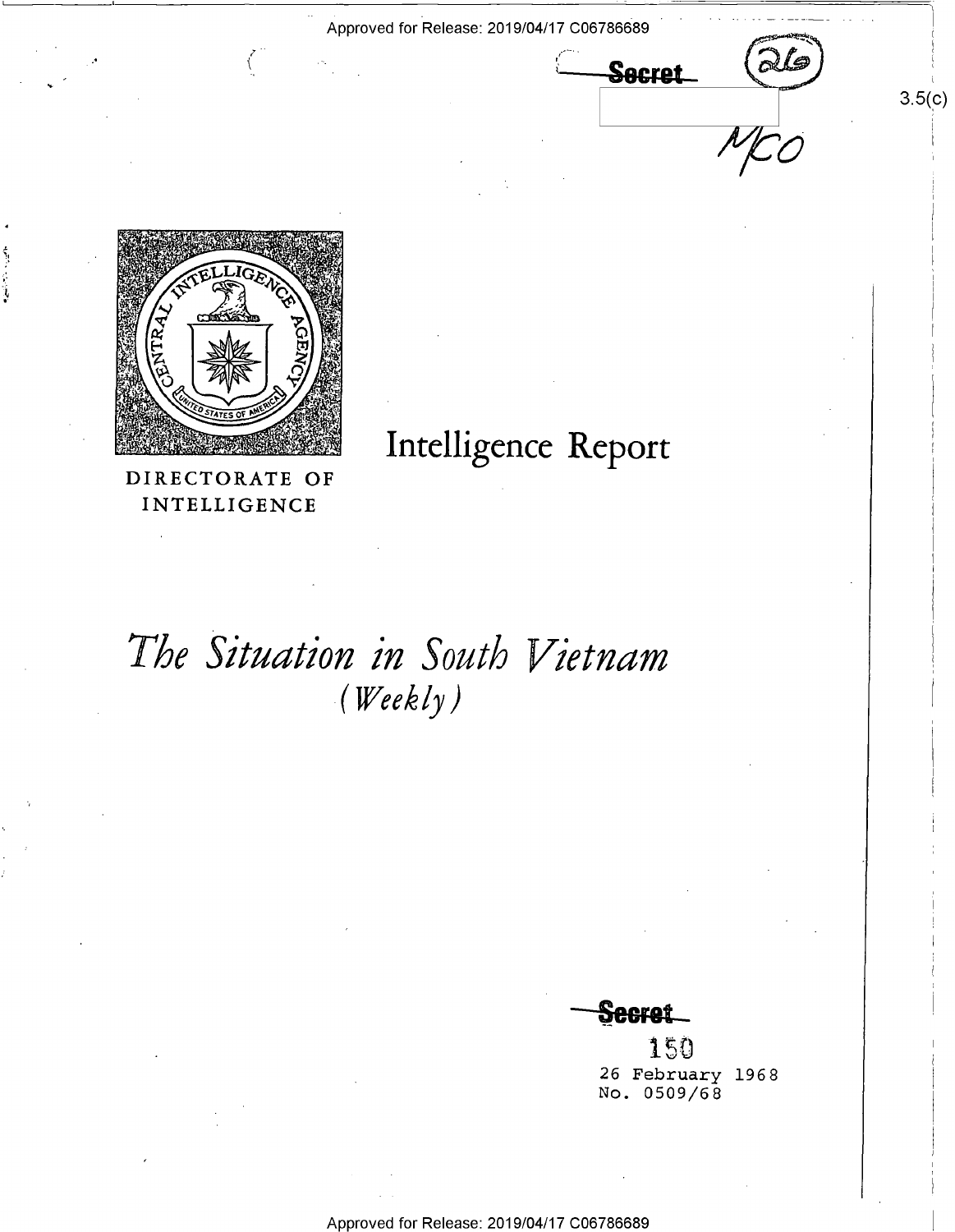### SECRET

Background Use Only  $\qquad \qquad \Big\vert \qquad \qquad 3.5(c)$ 

CENTRAL INTELLIGENCE AGENCY Directorate of Intelligence

 $\sim$  . In the case of the case of the case of the case of the case of the case of the case of the case of the case of the case of the case of the case of the case of the case of the case of the case of the case of the cas

THE SITUATION IN SOUTH VIETNAM (l9 February — 25 February 1968)

CONTENTS,

### POLITICAL SITUATION

Ky quits task force; Anti-Communist front; Government detentions; Lower House bloc appeals for government reform.

REVOLUTIONARY DEVELOPMENT **II** 

Refugees and civilian casualties; Status of the National Police; Communist reorganization of the Saigon area; Communist plans for action in the.cities.

ECONOMIC SITUATION TII

Saigon economic situation; Provincial economic situation; Long An Province; Kien Hoa Province, Long Khanh Province.

Approved for Release: 2019/04/17 C06786689

 $\tt{SECRET}$ 

 $\left( \begin{array}{ccc} 1 & 0 & 0 \\ 0 & 0 & 0 \\ 0 & 0 & 0 \end{array} \right)$   $\left( \begin{array}{ccc} 3.5(0) & 0 & 0 \\ 0 & 3.5(0) & 0 \\ 0 & 0 & 0 \end{array} \right)$ 

Section

I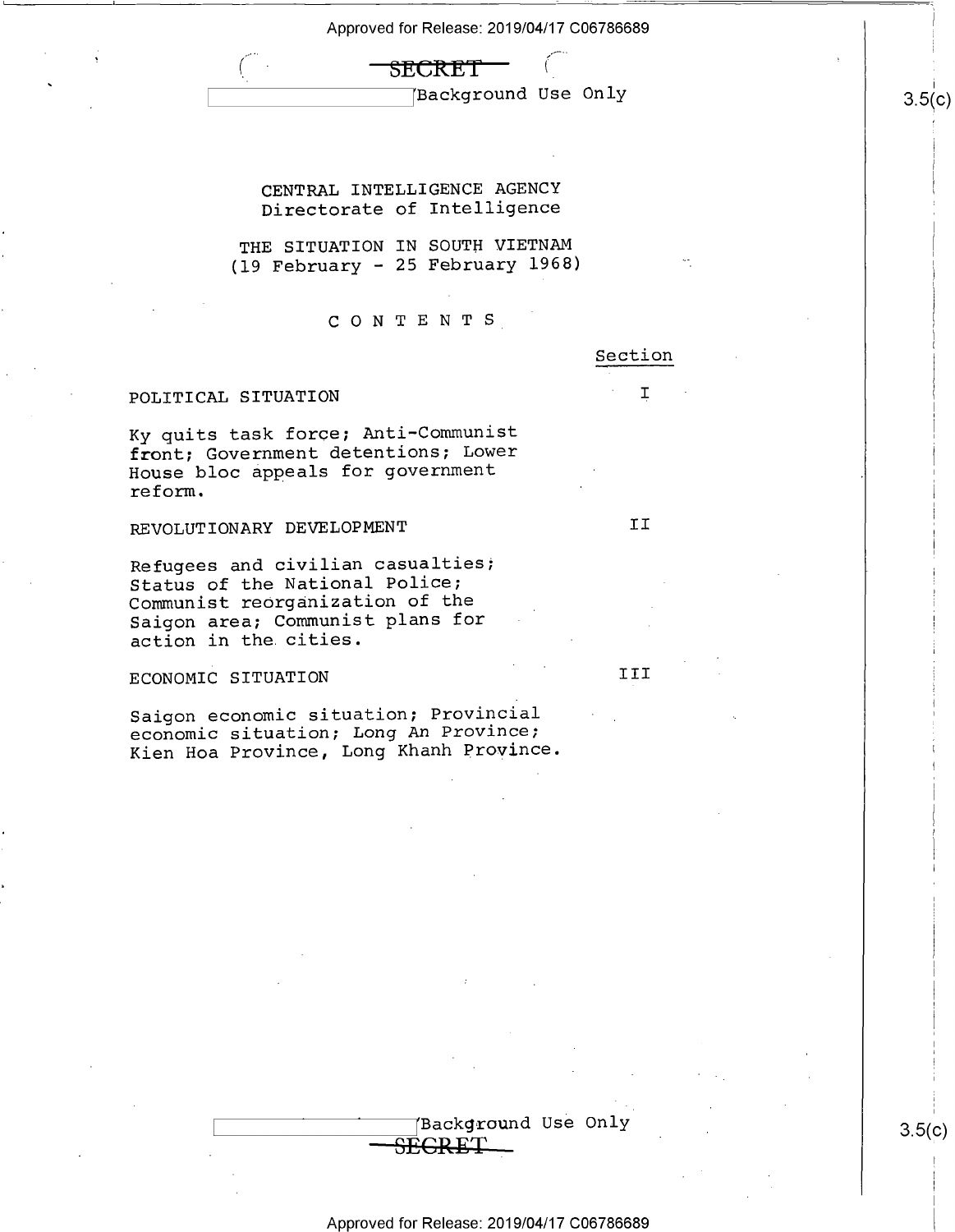## ("~ \_S'EC'R'E"P\_ '>

 $\texttt{Background Use Only}$  3.5(c)

i

### 1. POLITICAL SITUATION

Vice President Ky and General Nguyen Duc Thang resigned on 20 February as chair- man and chief of staff, respectively, of the national recovery task force. A large number of prominent individuals of widely \ divergent political views met on 18 February to begin work on establishing an anti-Communist front. Although some encouraging signs have emerged from the meeting, hopes for the cohesiveness of the new front are<br>rather dim. The government has taken into protective custody several prominent oppositionists whom it considers possible targets for Viet Cong abduction or assassination and two labor leaders whose detention is causing a particular stir. A new Lower House bloc has presented President Thieu with a reasoned appeal for certain governmental reforms as a reciprocal move for the people's anti-Communist fight and their sacrifices during the Tet offensive.

### Ky Quits Task Force

l. Vice President Ky\_and General Nguyen Duc Thang resigned on 20 February as chairman and chief of staff, respectively, of the national recovery<br>task force. Their duties have been assumed by Prime Minister Loc and Secretary to the Prime Minister Doan Ba Cang.

2. Ky announced his decision to the task force by asserting that the group's basic objectives, as outlined in its limited, temporary charter, had been <sup>1</sup> accomplished and that his continuance as chairman would only give rise to further rumors that he is attempting a power grab. While these appear to be genuine reasons for Ky's resignation, there were also apparently other factors motivating his deci-<br>sion.

indicate that he hoped Thieu would give him a longer mandate by urging him to stay on as chairman or that, failing this, he could point up the government's less than dynamic response to the emergency by withdrawing his own leadership.

I—l <sup>T</sup>

 $\sqrt{$ Background Use Only  $\sqrt{}$  3.5(c)  $\operatorname{SEGREF}$ 

 $3.3(h)(2)$ 

Approved for Release: 2019/04/17 C06786689 \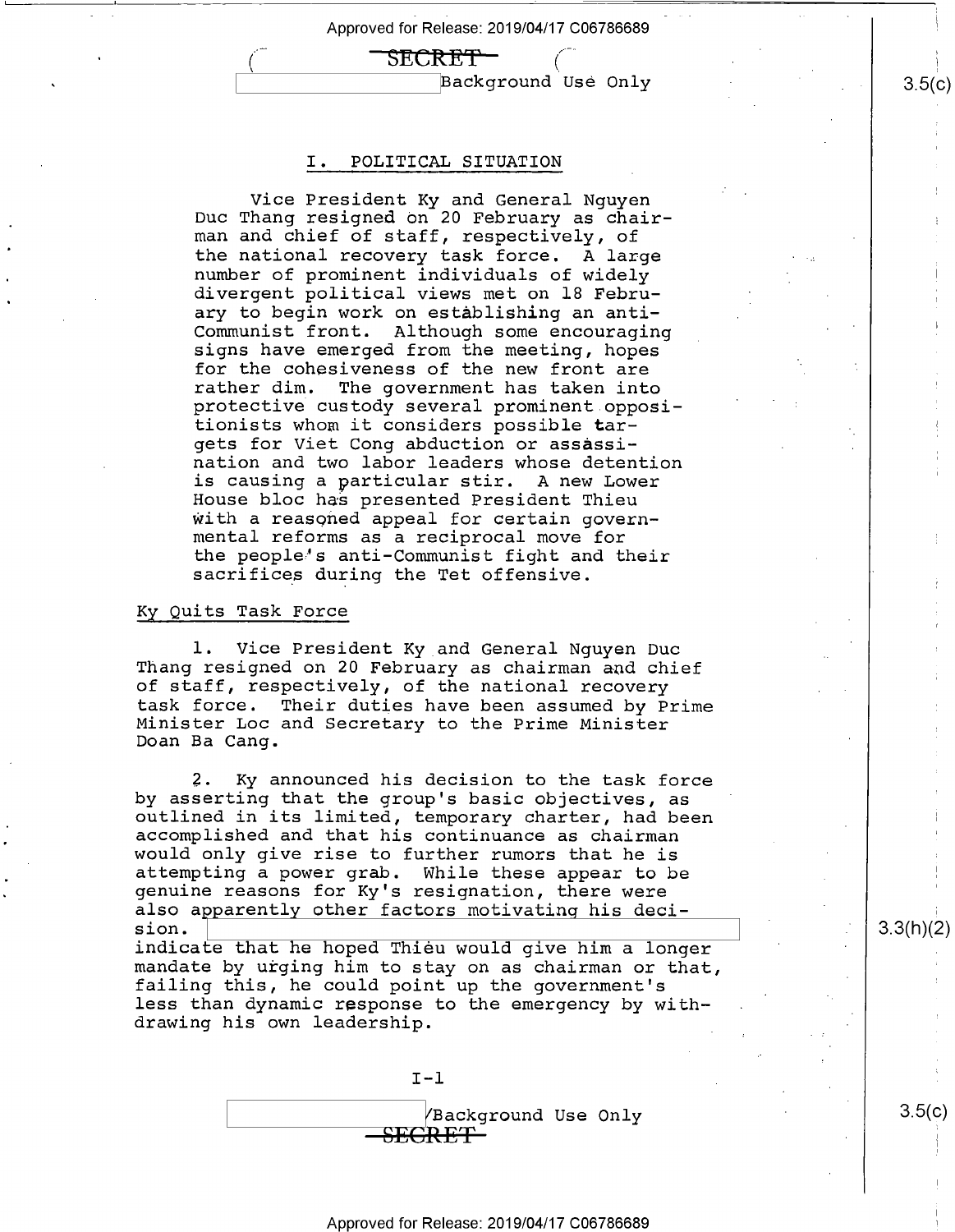SECRE<del>T -</del> Background Use Only

 $\vert \rm^C)$ 

1<br>|<br>|<br>|

II

3.5(c)

3. Thang had earlier attempted to resign in frustration over the task force's bureaucratic pro cedures and the constant bickering of some members. His resignation on the 20th was followed by the announcement of his long—pending appointment as IV Corps Commander, to succeed General Nguyen Van Manh. The appointment is to take effect on 1 March. Prime<br>Minister Loc is not expected to put in a particularly effective performance as the new chairman of the task force, which in any case will probably only function for another two or three weeks. Doan Ba Cang, how-<br>ever, is regarded by Americans participating in the group as a man of action and could compensate somewhat for the absence of Ky and Thang.

### Anti-Communist Front

4. The effort to establish a broadly based<br>antiqovernment front moved forward on 18 February, when a large number of prominent individuals with widely divergent views held what was dubbed the "People's Congress to Save the Nation." Among those<br>present were veteran politicians Tran Van Huong,<br>Phan Khac Suu, Ha Thuc Ky, Tran Van Tuyen, and Nguyen Xuan Oanh; labor leader Tran Quoc Buu; former generals Tran Van Don, Ton That Dinh, Pham Van Dong, Mai Huu Xuan, and Le Van Nghiem; moderate Buddhist Thich Tam Giac; a number of National Assembly members; and some Hoa Hao and Cao Dai luminaries.

5. The congress elected a 25—member standing committee to begin the work of forming an anti—Com munist front, which all present agreed should support the government and receive help from it, but<br>which definitely will not be a government tool. A 12-man advisory board was also selected to assist the standing committee.

6. Notably absent from the meeting, despite the wide representation present, were any members of President Thieu's entourage. They are apparently attempting, with less success, to organize their own anti-Communist front. The impetus for holding the congress was apparently provided by an assistant<br>of Vice President Ky. The impression is widespread that this is a Ky group, but it is quite obvious that the congress and the front which is expected to emerge from it are not composed solely of Ky<br>supporters.<br>I-2

Background Use Only <del>SECRET</del>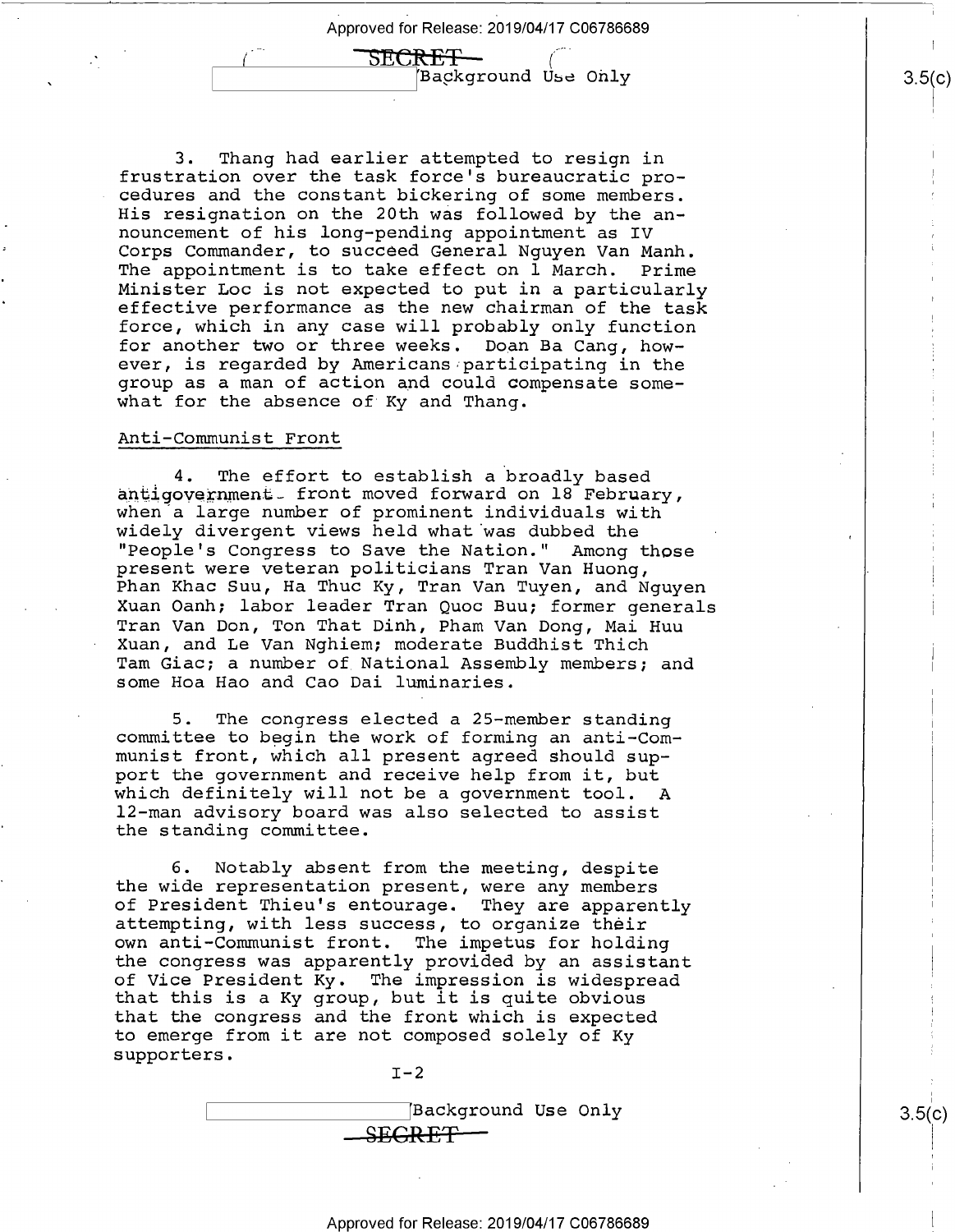$-$ SECRET \ [Background Use Only

7. Although some encouragement can probably , be taken from the fact that individuals of such diverse and, in many cases, strong antigovernment views could show even a fleeting unity of purpose, . prospects for the front's cohesiveness are something less than bright. There is already criticism of it, even from some of the congress participants. Some are lending their names to the front, but not their active support, and others who participated in the congress have already withdrawn. Many others, both participants and non—participants, see the front as merely a means of advancement for the politically ambitious. Vice President Ky, does not qive the

front much chance for success because he believes  $_{\tt many}$ will exploit it for their own interests.

### Government Detentions

8. Whatever gains might have been made by the congress may be negated by the government's detention during the week of a number of prominent persons.<br>The police took into protective custody militant Buddhists Thich Tri Quang, Thich Ho Giac, and Thich<br>Lieu Minh; former presidential candidates Truong Dinh Dzu and Vu Hong Khanh; oppositionist Au Truong Thanh; former defense minister under Diem, Ho Thong<br>Minh; and labor leaders Tran Huu Quyen, secretary general of the Vietnamese Confederation of Labor (CVT), and Vo Van Tai, secretary of the CVT's Saigon Council. The government claimed that these individuals are possible targets for kidnaping" by the Viet Cong, who would use them to establish a coalition government, or that the Communists might assassinate them and blame the government.

9. The government undoubtedly has a point.<br>Many of these individuals might be susceptible to Communist propaganda on a coalition government or,<br>as oppositionists, they might be targets for assassination by the Viet Cong, who could then attempt to smear the government. The scope of the arrests, however, and the fact that these people are oppositionists have given rise to cries that the government is simply out to get its political enemies. The

 $I-3$ 

Background Use Only <del>SECRET—</del>

### Approved for Release: 2019/04/17 C06786689

 $3.5(c)$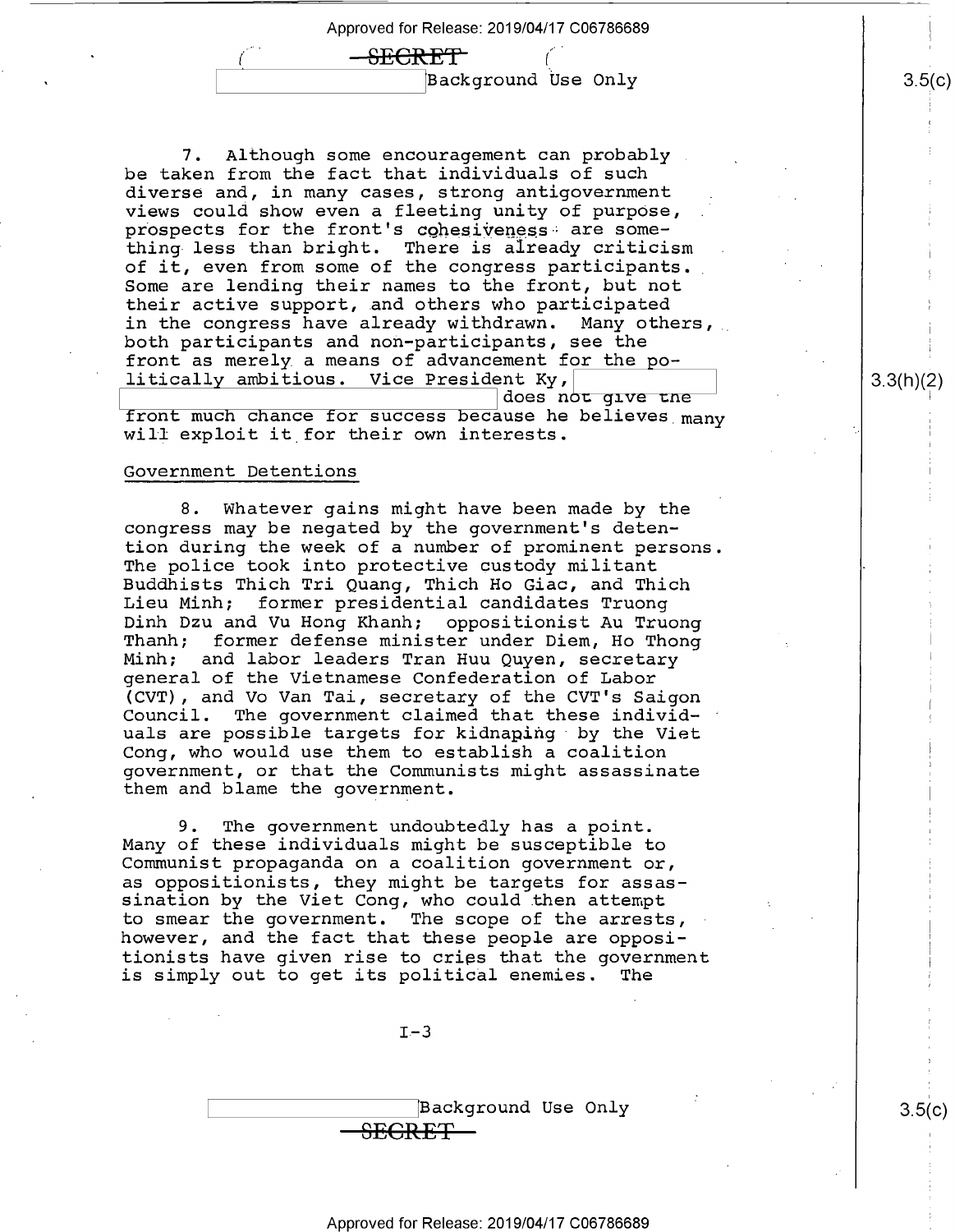| Approved for Release: 2019/04/17 C06786689 |  |
|--------------------------------------------|--|
| SECRET_                                    |  |
| Background Use Only                        |  |

detention of the two labor leaders has caused more of a stir than have any of the others, because these appear least justified.

10. Tran Quoc Buu, CVT President, has reportedly ' received indirect assurances from Vice President Ky that Quyen and Tai will be released, but no date has been given. He plans to bring the matter up with President Thieu in a meeting on 26 February, pointing out to Thieu that the CVT has been a consistent supporter of the government, despite occasional differences. Buu will also remind the president that immediately after the Tet offensive he, Quyen, and Tai issued statements condemning the Viet Cong and supporting the government, while non-CVT labor leaders have remained mute on the subject. It was CVT officials, however, whom the government chose to arrest. .

ll. The detention of militant Buddhist leader Thich Tri Quang is causing less of a commotion, but some sources feel that this action too will hurt the government.

that Tri Quang's prestige with the Buddhist faithful had been diminishing<br>rapidly in recent weeks and that rapidly in recent weeks and that  $|$  would  $|3.3(h)(2)|$ probably have continued if he had not been taken into custody. Now, however, his image among his followers will probably grow. Lower House deputy Ly Quy Chung has expressed similar views, claiming that Tri Quang's refusal to denounce the Viet'Cong attacks had seriously hurt his prestige, but that the government now has made a martyr of him.

### Lower House Bloc Appeals for Government Reform

12. A new Lower House group, the New Society Bloc, composed primarily of opposition deputies, has presented President Thieu with a reasoned appeal for a clean-up in government so the people's anti-Communist struggle and their sacrifices"will not have been in vain." The statement begins with a denunciation of the Communists' Tet attacks and goes on to request a reorganization of the administrative apparatus to eliminate corruption and inefficiency. It further urges an immediate re—evaluation of

 $I-4$   $|$  $\{ Background Use Only \qquad | \qquad 3.5(c)$  $-$ SECRET

 $3.3(h)(2)$ 

H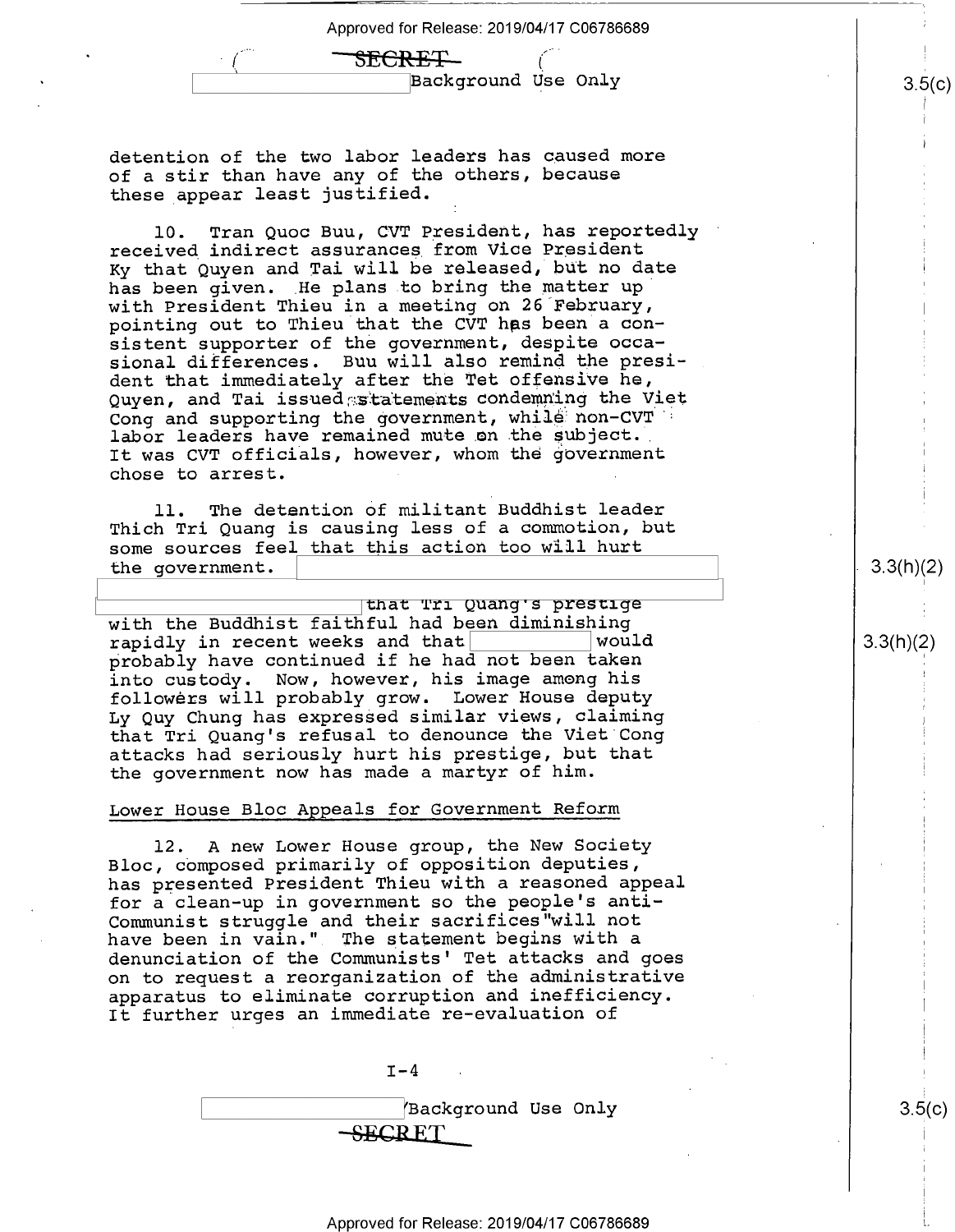<del>SECRET</del> Background use Only

government policies and programs, particularly in the areas of national security, revolutionary development, and information.

l3. The statement also points to the need for both true unity within the executive branch and greater allied assistance in order to put down false rumors that "the war has been prolonged for some hidden reason or other." Deputy Ly Quy Chung, one of the New Society Bloc's leaders, told an embassy officer that President Thieu, when presented with the statement, had appeared to accept the justice of the ... criticisms.

l4. The reasonable tone of the statement and the manner of its presentation should strengthen its impact. The credentials of these opposition deputies as responsible critics are strengthened by the fact that they joined quite readily in the Lower House's earlier statement of support for the government during the crisis. They apparently still hold this view but recognize the immediate necessity for certain reforms.



 $\blacksquare$ 

T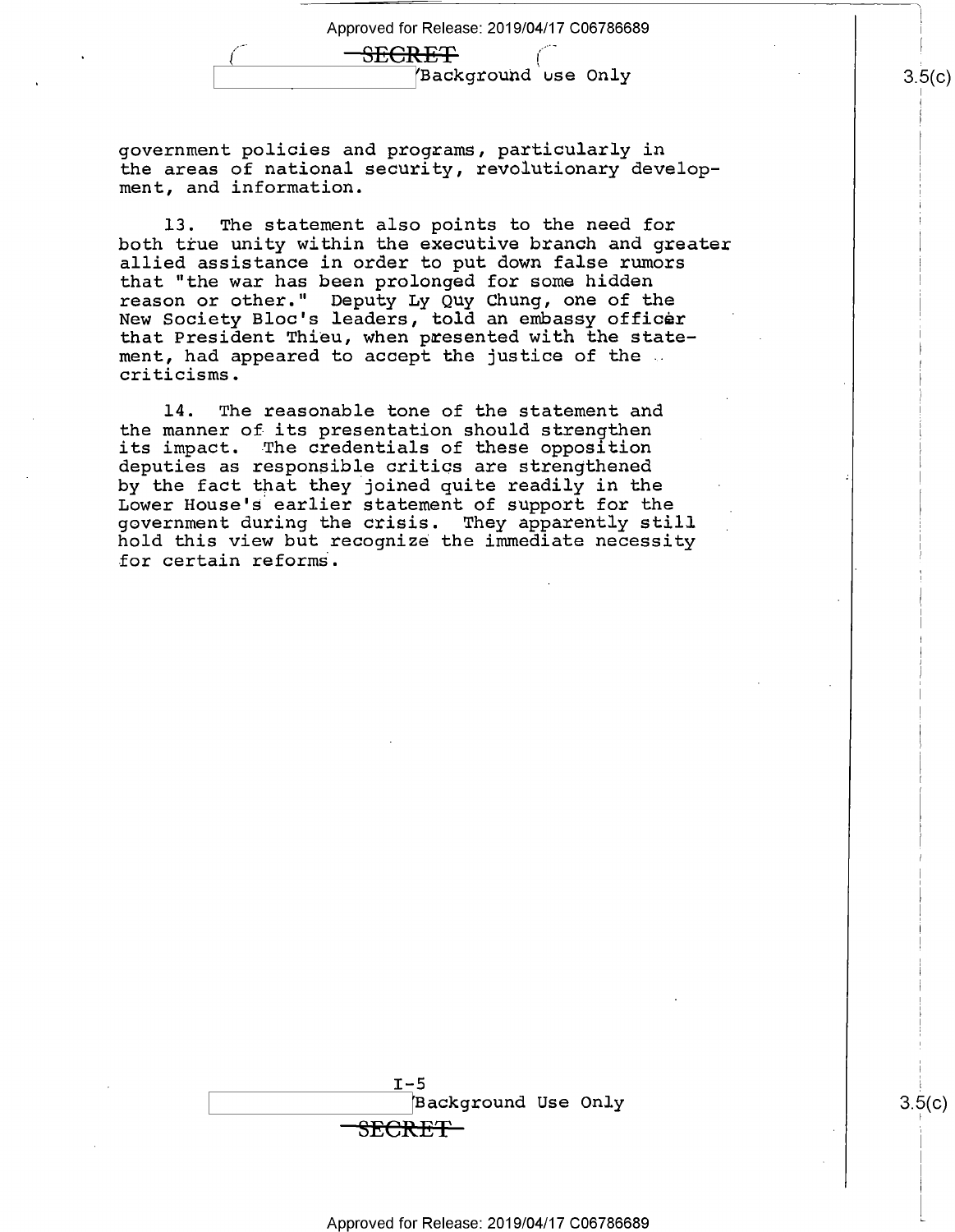Approved for Release: 2019/04/17 C06786689 <del>SECRET</del> \ [Background Use Only II . REVOLUTIONARY DEVELOPMENT Approximately 481,000 additional\_ refugees have been caused by the intensified fighting which has recently taken place throughout South Vietnam. Estimates \_ of civilian casualties vary widely but losses have been heavy. Region 4--traditionally the city of Saigon The Communists' and its environs-—was extensively reorganized and enlarged in the latter months of 1967. Recently captured documents confirm" that the Communists have a long-term plan  $3.5(c)$ 3.3(h)(2)

### Refugees and Civilian Casualties

1. From 30 January to 22 February, an estimated 481,000 refugees were caused by the intensified fighting which has recently taken place throughout South Vietnam. The breakdown by corps shows 78,000 refugees in I Corps, 86,000 in II Corps, 117,000 in III Corps- with 60,000 in Gia Dinh Province alone; 138,000. refugees in IV Corps.

to build up their strength in the cities.

2. Estimates of civilian casualties vary from 4,200 to 5,300 killedand at least 17,100 wounded. These estimates apparently include only the civilian losses in the provincial capitals and autonomous<br>cities. If the status throughout the country ca If the status throughout the country can be sorted out, civilian dead will probably exceed this estimate. In the heat of battle, it is possible that some civilian casualties were included among the nearly 40,000 Viet Cong that have reportedly been killed since 30 January. Estimates of the number of civilian houses destroyed vary from 40,000 to 62,000.

 $I - 1$ 

\ {Background Use Only

<del>SEC</del>RET

Approved for Release: 2019/04/17 C06786689

<u>၁,၁</u>(C)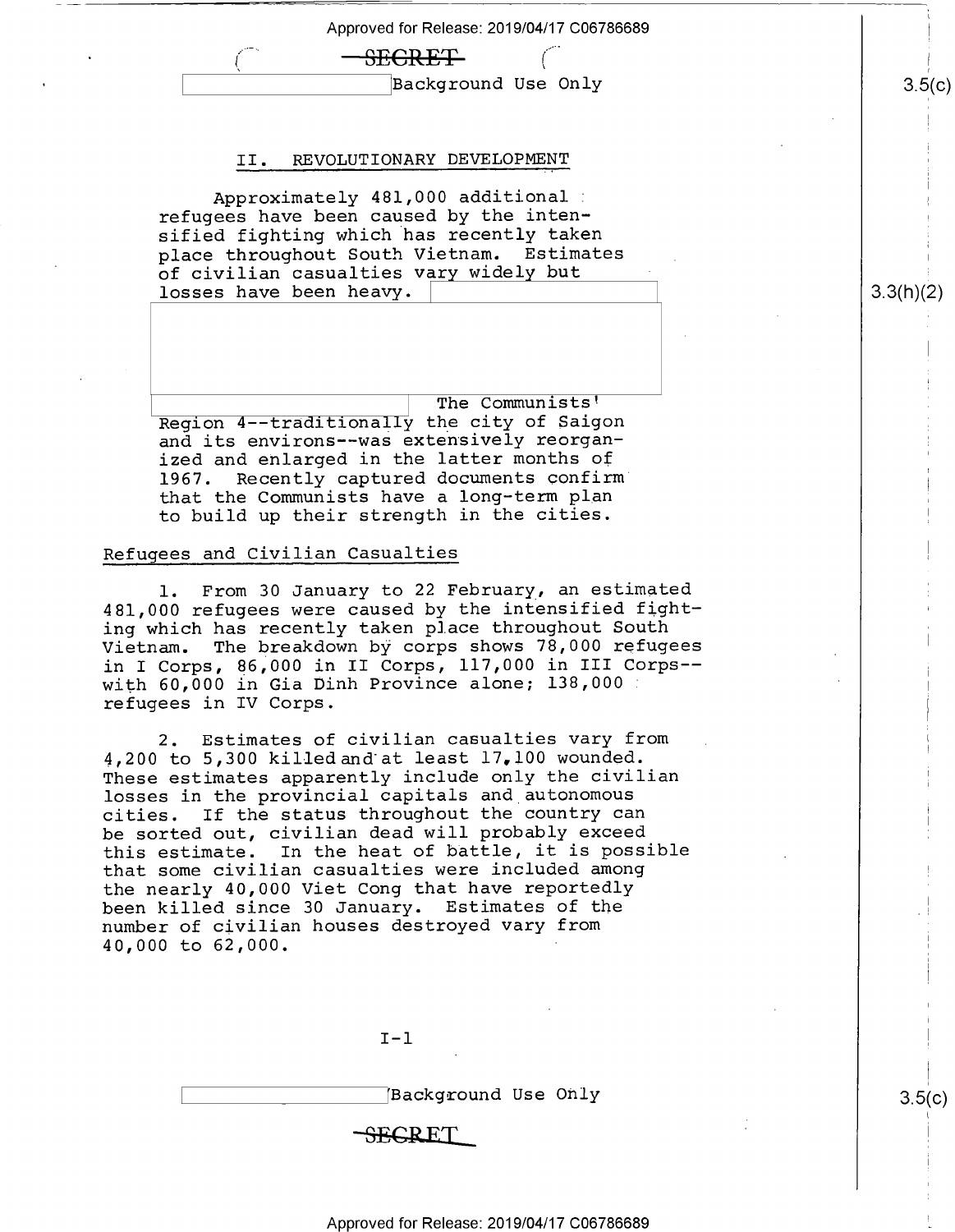Approved for Release: 2019/04/17 C06786689 SECRET — \ [Background Use Only <u>၁.၁</u>(C) Status of the National Police 3. Although accounts on the performance of the National Police since the Communists' Tet \_ offensive began on 30 January are still fragmentary, initial assessments indicate that, with some exceptions, the police forces in the provincial capitals turned in a creditable job. 3.3(h)(2) police installations and senior officers<br>appear to have been and remain a principal target of the enemy. For example, on 1 February, l3 police' precinct and sub-precinct posts were attacked in the Saigon  $-$  Gia Dinh area alone. 4. A 17 February assessment of provincial  $3.3(h)(2)$ police operations indicates that' since 30 January the police lost 245 killed and 287 wounded. In many of the reporting provinces, the police are operating from damaged or temporary  $3.3(h)(2)$ uarters . 5. It is not certain whether the losses suffered by the police in the six autonomous cities--two of which also serve as provincial capitals——are included in the initial loss figures. Over 100 police officers have reportedly been killed in the Saigon—Cholon area alone. 6. In several provincial capitals it appears that the police and Provincial Reconnaissance Units have taken advantage of intelligence gained through interrogations, documents, and agent reports to round—up members of the Communist infrastructure. In addition, a number of relatively high-ranking Viet Cong were captured during the fighting in the various urban areas. Some members of the Communists' city infrastructure——among them some key cadre— have reportedly been arrested in Da Nang, Nha Trang, Qui Nhon, Pleiku, Cam Ranh, and Rach Gia.  $I-2$ Background Use Only<br><del>SECRET</del> ၁.၁(C)

I I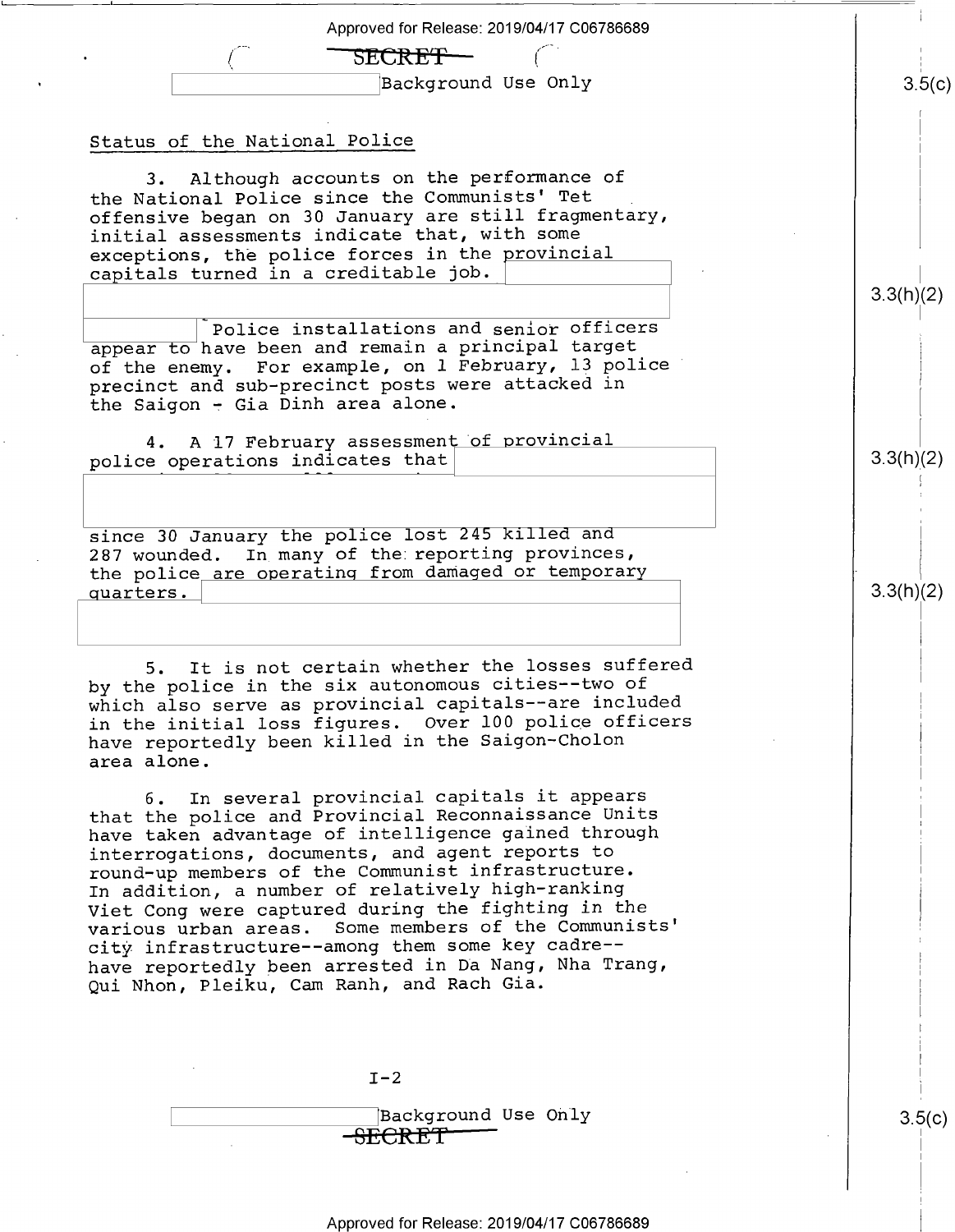### SEGRE<del>T</del>

iBackground Use Only

7. The Communists, however, overran the prov-<br>incial prisons in at least four cities--Hue, Quang<br>Ngai, Phan Thiet, and Go Cong--and succeeded in<br>releasing an estimated 3,200 detainees, the majority of whom were Viet Cong. These gains should help them to offset their loss of cadre.

### Communist Reorganization of the Saigon Area

 $\left( \begin{array}{cc} \cdot \end{array} \right)$ 

8. As early as December 1967 captured documents suggested that the Communists' Region 4 had been extensively reorganized and its territorial respon- sibilities extended. Region 4 traditionally had been the urban and suburb and Gia Dinh and perhaps, more recently, the special "Rung Sat Zone." Since the Tet offensive, prisoners captured in the Saigon area have claimed that the capital area no longer has the status of a region. Although details it is possible that Region 4 has been made part<br>of the much larger Region 1, which houses the Communists' major military/political headquarters in South Vietnam——COSVN.

9. Neither the prisoners nor the documents<br>give any clear cut reason for this reorganization,<br>but its timing coincides with preparations for the<br>Tet offensive which represented the first Viet<br>Cong attempt to mount any sign

10. In the past, Region 4 had been a special<br>anomaly among Communist regions. It is small in<br>territory and served primarily political objectives.<br>In the year prior to the Tet offensive, Communist<br>efforts in Saigon had been Moreover, the political and military resources of<br>Region 4 were seriously disrupted by allied operations during the past two years, probably reducing<br>Region 4's capability to sustain a major military<br>effort against Saigon.

 $I-3$ 



<u>၁.၁</u>(C)

၁.၁(C)

§ i

|<br>|<br>|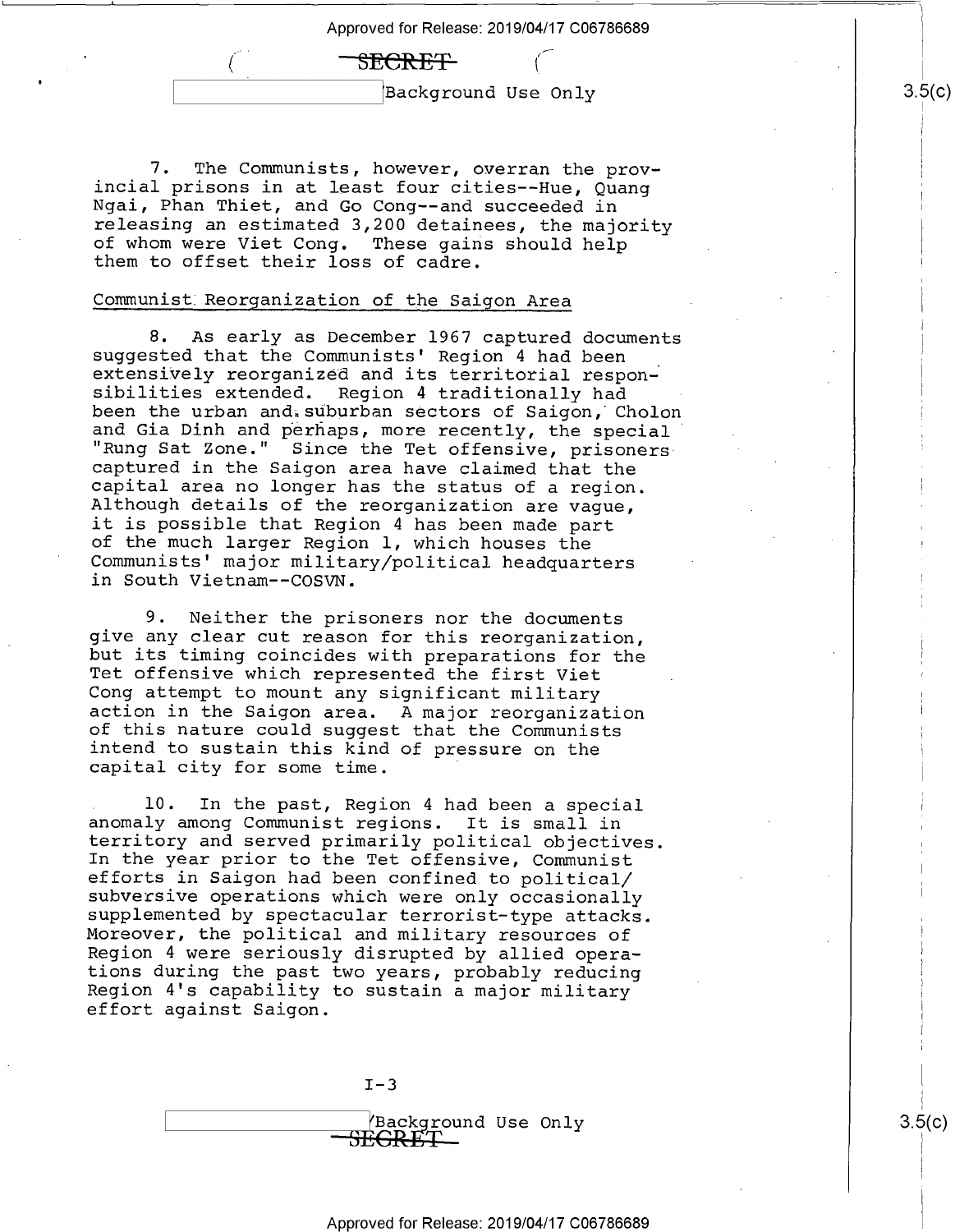<del>SECRET\_</del>

Background Use Only

ll. Prolonged military engagements in the city, however, would require that forces be brought in from outside the region, and would also require more extensive communications and support from surrounding military commands. In addition, there are indications that COSVN, or even Hanoi,may have assumed greater control over the current offensive in the Saigon area and central III Corps and may be charting strategy in this area.

### Communist Plans for Action in the Cities

'

l2. Recently available texts of captured docu ments confirm that the Communists have a long-term<br>plan to build up their strength in the cities. It plan to build up their strength in the cities. thus seems likely that the Viet Cong will follow the recent Tet offensive with continuing political and military pressure against the urban areas.

13. Documents discussing a step—up in activities in the cities have appeared frequently over the past years. Late last summer, however, they began to increase gradually in number, apparently as the Communists began preparations for their offensive against urban centers. Long aware of their neglect of this area, they acknowledged that: "in many cities and towns, (party) committee cadre have not given proper attention to...carrying out the revolutionary's policy." But..."cities, in particular, are the enemy's last sanctuaries and should be destroyed at any cost... We must designate weak areas and cities and strongly develop our guerrilla warfare to strike regularly in those places."

l4. Detailed instructions for Viet Cong agents being sent into the cities were captured near Saigon last June. Methods for infiltrating and exploiting labor unions and other organizations were spelled out. An indoctrination lesson captured in I Corps in December called for "more emphasis on cities and towns to develop political struggle movements and armed actions therein." A Viet Cong directive of 20 November called for city units in Pleiku Province to use secret guerrilla cells to "prepare the battlefield" inside the city and create

 $T-4$ 

 $\sqrt{$ Background Use Only  $\sqrt{}$  3.5(c) SEGRET

il C

 $3.5(c)$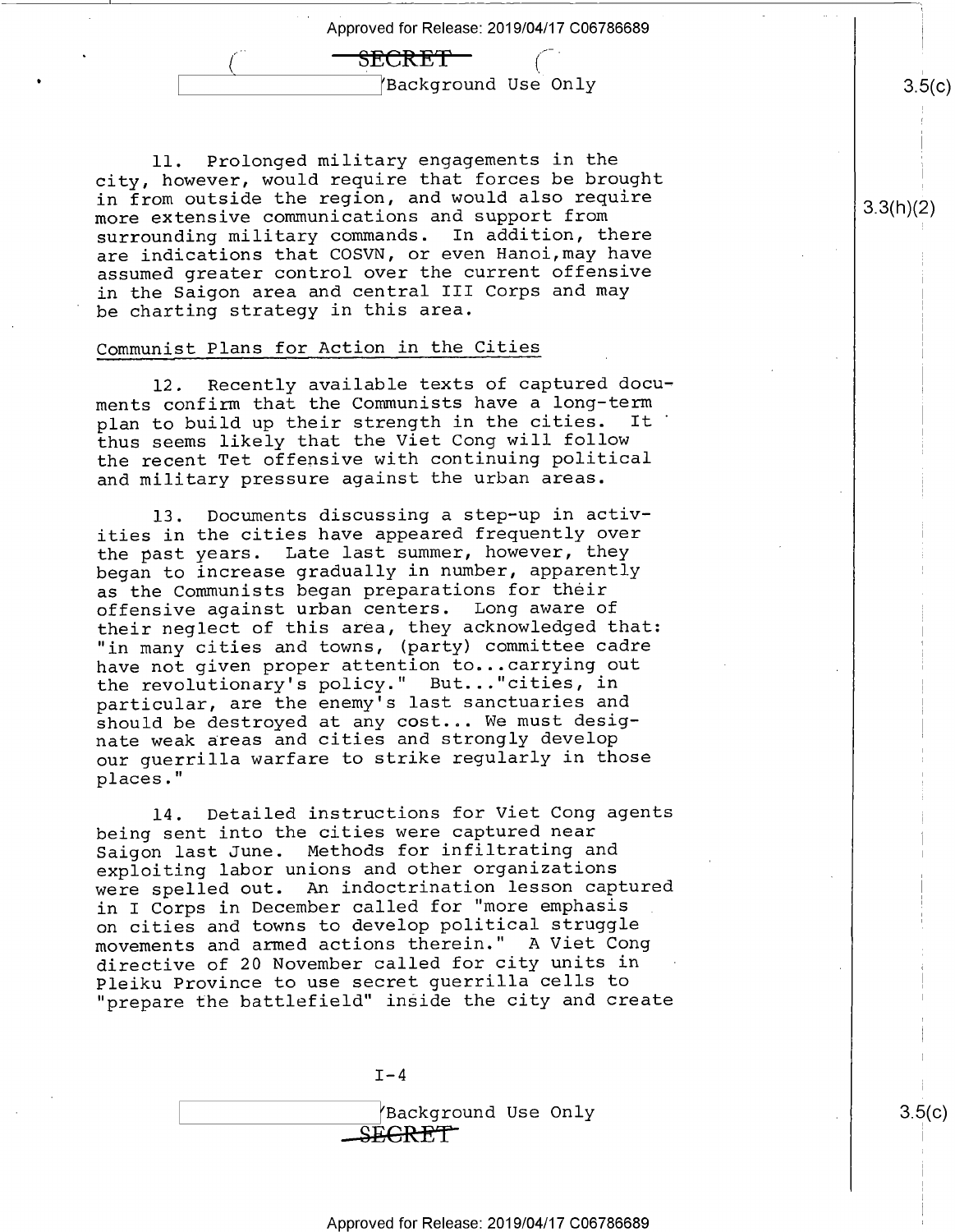<u>--SECRET</u> Background Ust Only

favorable conditions there to "bring troops inside for operations," presumably with the Tet offensive in mind.

15. Assuming that some urban centers would be liberated, a directive of 16 November, probably issued from Military Region 5 Headquarters, instructs Viet Cong units on how to behave. The civilian population and private property were to be protected. Looting and drinking were prohibited. South Vietnamese military personnel and civilian officials, presumably excepting "traitors and tyrants," were to be propagandized, but not ill—treated.

l6. The Communists in their Tet offensive failed to enlist widespread popular support, but their directives suggest a longer term effort to get at the population in cities and towns.



 $3.5(c)$ 

Approved for Release: 2019/04/17 C06786689

 $3.5(c)$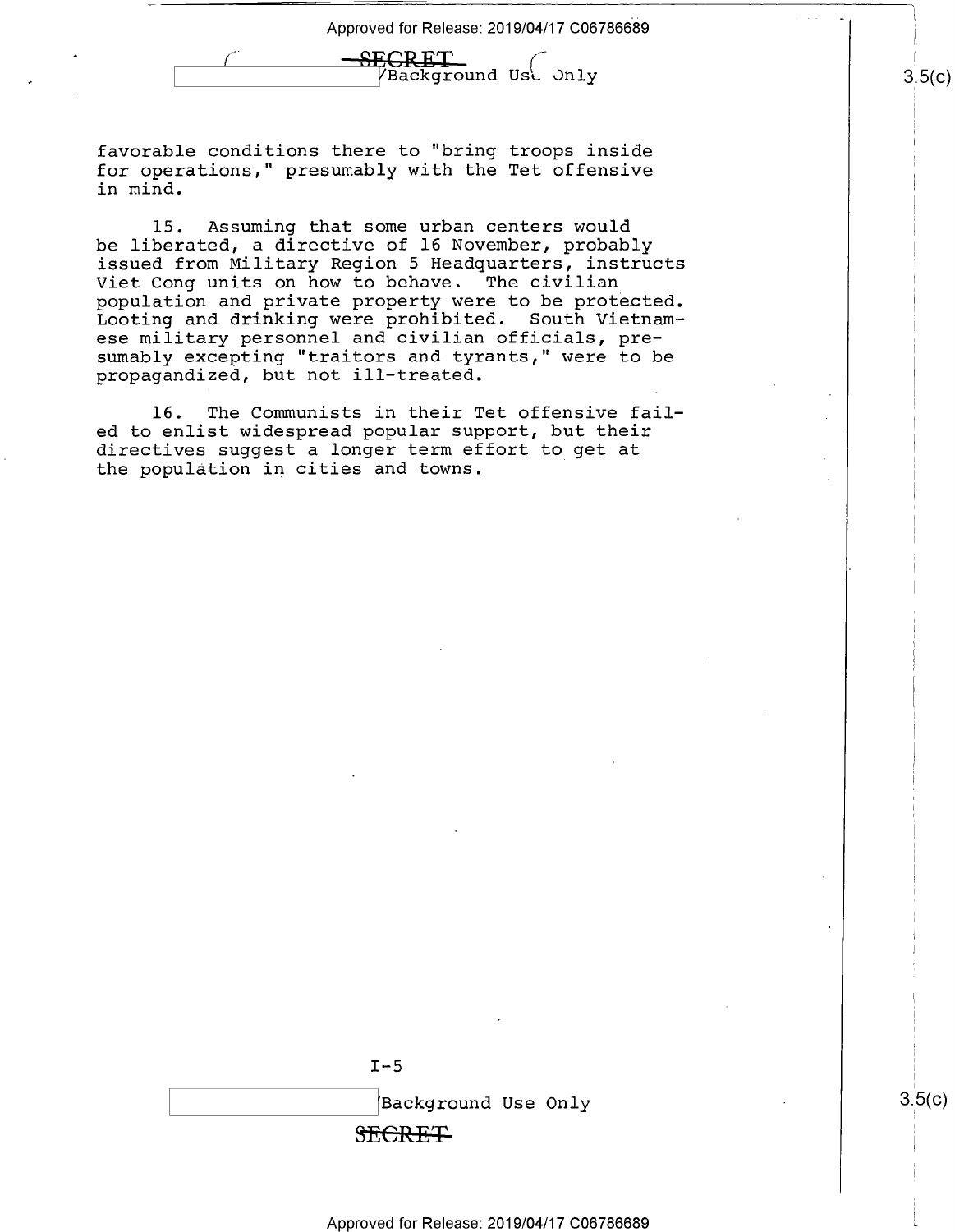SECRETT Background Use Only

### III. Economic STTUATION

Retail prices in Saigon fell to only 17 percent above the pre—Tet level by 19 February as the big central market reopened. Business activity not related to food, however, has been recovering much more slowly, and the Saigon business community reportedly foresees a relatively long period of uncertainty. Information on economic conditions in the countryside still is scarce,

### Saigon Economic Situation

'

l. Retail prices in Saigon have dropped sharply since 12 February, when the regular USAID index of food and nonfood items was 61 percent above the pre—Tet level. The general price index on 19 February was only l7 percent higher than on 22 January, as shown in the following tabulation:

| 22 January  | 100 |                 |
|-------------|-----|-----------------|
| 12 February | 161 |                 |
| 19 February |     | 117 (estimated) |

Minister of Economy Ton reported that, between l6 and 18 February, rice prices fell 20 percent as more commercial dealers resumed sales. The sharp drop in the over-all price level probably reflects the reopening of the large central market, which had been closed since the offensive began.

2. As of 16 February it was clear that other economic activities in Saigon were not recovering as quickly as those concerned with food. The embassy reported that only half to two thirds of the shops in downtown Saigon were open and these were doing little business. Curfew restrictions, although gradually being lifted, are believed to be one of the major restrictions to the resumption of normal business activity. Businessmen apparently are skeptical, expecting that conditions will

III-l

\_Background Use Only<br>SE<del>CRET</del>

3.3(h)(2)

 $\mathfrak{g}$ 

s.5(¢)

L.

 $3.5(c)$ 

.<br>.<br>.

\ r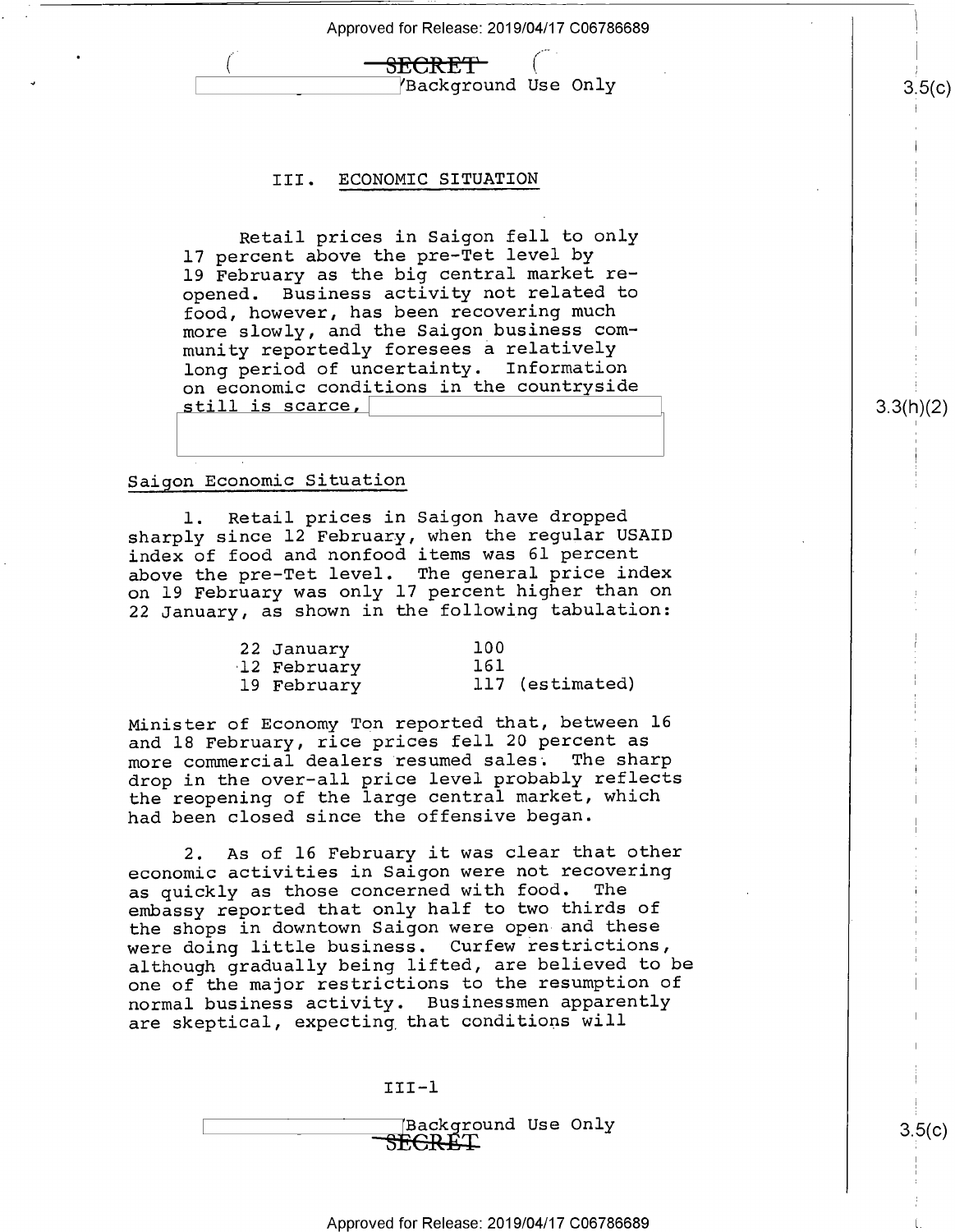F ,  $\beta$ Background Use  $Only$  .  $3.5(c)$ 

**1** 

1{i

remain uncertain for at least another two months. Import licensing resumed on l2 February, but USAID received few license applications during the week for the Commercial Import Program. Banks apparently are very reluctant to finance new inventories because of the security situation and the uncertainty about financing for damages to importers' inven tories. Most important, perhaps, is that the general lag in business activity has caused wide spread failure on the part of present creditors to repay loans on time.

TSECREF

Insurance companies now estimate that damage claims arising from the attacks in the Saigon area will amount to 3-4 billion piasters, of which 1.2 billion piasters is accounted for by damage to one textile factory. Business firms will be liable unless they can show that losses were the direct result of war, and litigation on this point is expected to be lengthy. The government is now discussing the possibility of making loans to repair war damage and/or establishing a war insurance fund for future contingencies.

### Provincial Economic Situation

4. Information on economic conditions in most provinces still is scarce. \

### Long An Province

'

5. Tan An, the capital of Long An Province just south of Saigon, was attacked by the Viet Cong early on l0 February. Although the people reportedly feared a second attack, the city market was open and crowded again by the morning of ll February. At that time the city had ample food, but no milk or gasoline was available in normal commercial channels. Meat prices reportedly were up 30 percent, but vegetable prices were lower than usual because growers were unable to get their produce to Saigon via Route 4. Tan An's population

 $III-2$ 

\_\_YBackground Use Only<br><del>SECRET \_</del>

<u>၁.၁</u>(C)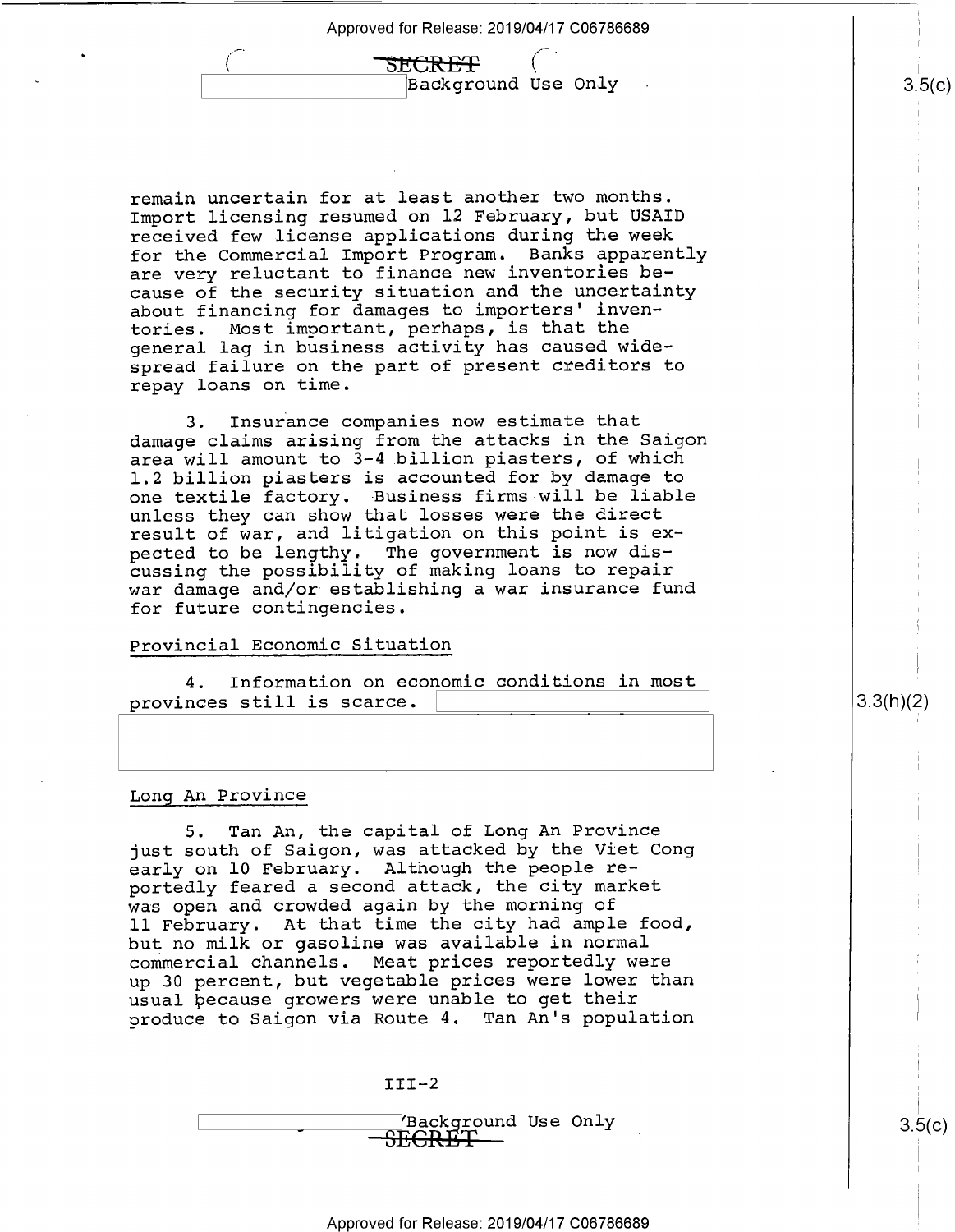<del>SECRET\_</del> YBackground Use Only

was swollen not only by relatives visiting during the Tet holiday but also by an estimated 2,500 people who had fled to Tan An from My Tho in the south and from Saigon. By ll February provincial officials reported that about two thirds of the civil servants were back on the job. This showing was partly the result of efforts by the province chief, who arranged for military trucks to transport persons stranded in Saigon to their jobs in Tan An and vice versa.

### Kien Hoa Province

p

6. Unlike Tan An, Ben Tre, the capital of Kien Hoa Province, was attacked early in the offensive and suffered considerable damage. An aerial survey showed that about 30 percent of the city was destroyed. \ the damage is more evident in Ben Tre than in other delta towns, with the possible exception of Vinh Long, because the Viet Cong burned the central market and because a large area of solidly built two—story buildings in the center of town was destroyed or severely damaged. On the outskirts of town, poorer dwellings in the path of the Viet Cong attack also were destroyed. Such surrounding areas were the most'heavily damaged throughout the delta. As of 20 February, there were an estimated<br>18,000 refugees receiving assistance in Ben Tre, but officials expect that about half of them will be able to return home. province officials have done little to assist the refugees—-most of the effort has been led by CORDS, religious organizations, and volunteer groups. Rising prices and food shortages were a temporary problem in Ben Tre. Officials report . that as of 20 February food was plentiful and prices were declining. As in Tan An, food grown in Ben Tre and normally sold in Saigon was being sold locally until the roads are secure. For Ben Tre the important commercial road is Route 6A to My Tho, which reportedly had several Viet Cong checkpoints along it.

 $III-3$ 

Background Use Only  $-$ SEGRET $-$ 

 $3.5(c)$ 

 $3.5(c)$ 

 $\overline{1}$ 

 $3.3(h)(2)$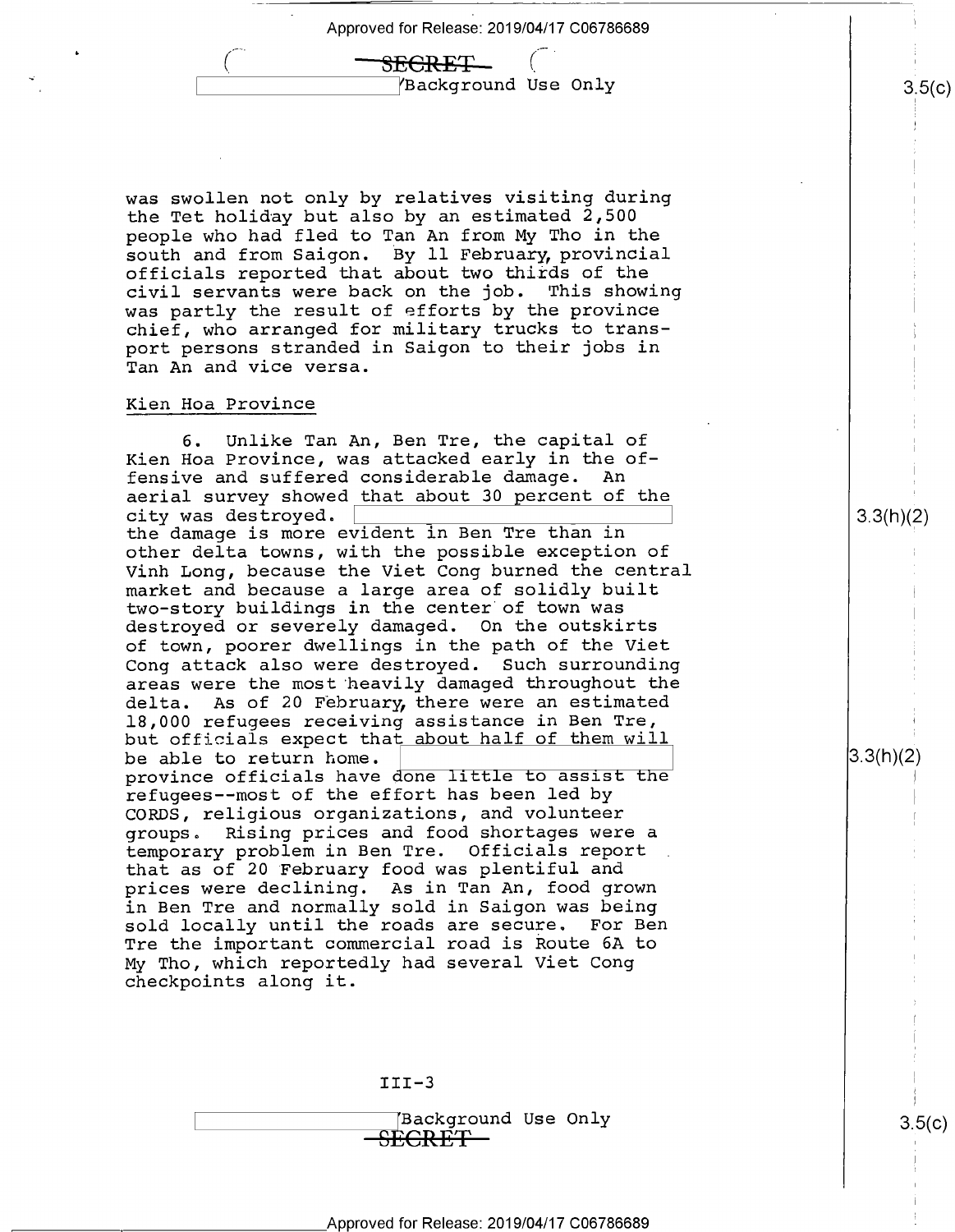$\pm$ GRET  $\sqrt{Background}$  Use Only  $\sqrt{Background}$  3.5(c)

### Long Khanh Province

\*

7. Xuan Loc, the capital of Long Khanh Province located northeast of Saigon in III Corps, was attacked on 31 January, but apparently suf-<br>fered little damage. Officials report that fered little damage. throughout the province about 200 houses were<br>destroyed, of which 60 in Xuan Loc were burned by illumination flares. There was continuous air transport to the town and military convoys came every day, but by l2 February bus service, presumably on Route l, had been available on only two days. By l2 February American pacification ad visers had been driving regularly to and from Bien Hoa for several days. Route l from Xuan Loc to Phan Thiet on the coast reportedly had never been closed. Provincial officials acted immediately to set up a rice rationing system, and people have been allowed to buy one day's supply at a time for each family member. The sales are handled by rice merchants, but only one is allowed to sell rice each day. As of l2 February, the province had about ten days' supply of rice on hand and gasoline reportedly was on the way to replenish the exhausted supply.

 $III-4$ 

 $\times$  (Background Use Only  $3.5(c)$ )  $3.5(c)$